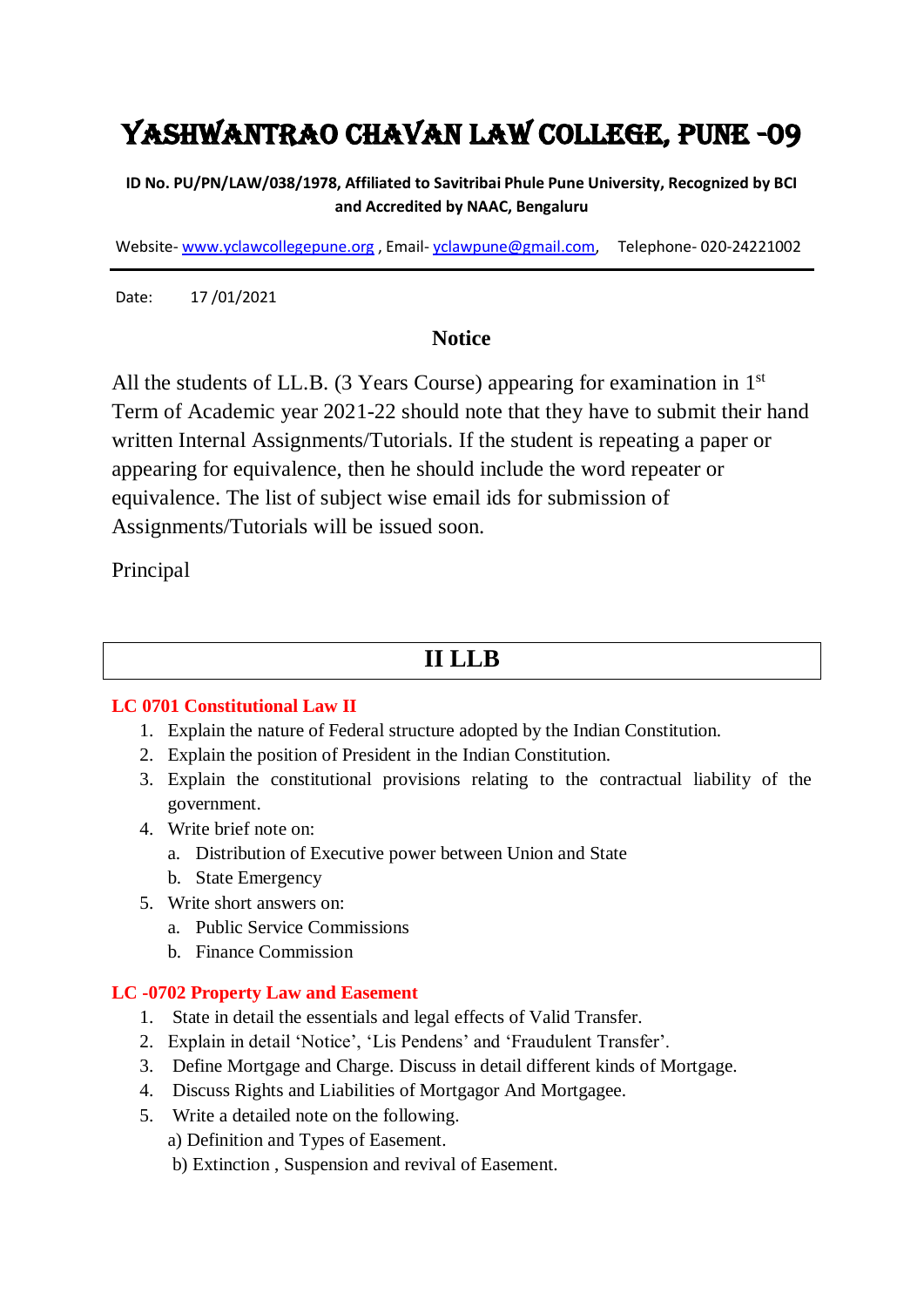c) Distinction between Leases and Licenses.

#### **LC 0703 Public International Law**

- 1. Define International Law. Write a brief note on development and codification of International Law.
- 2. Explain the relationship between International Law and Municipal Law with the help of various theories.
- 3. What is State jurisdiction? Explain the various kinds of State jurisdiction exercised by the States under the International Law.
- 4. State and explain pacific and coercive means for the settlement of International Disputes.
- 5. Write short notes on the following: a) International Treaties b) International Court of Justice

#### **LO705 Comparative Constitutions**

- **1.** Discuss the types and Characteristics of Constitution and explain the scope & significance of comparative study of Constitution in Constitution making?
- **2.** Explain the feature of 'federalism' and 'Co-operative federalism'? Discuss the distribution of legislative, executive and financial power in a federal system with special reference to USA and India?
- **3.** Write a detailed note on Concept of Judicial Review and explain the growth of Constitutional law under Judicial Review in India with relevant judicial pronouncements?
- **4.** What are the incidents of written constitution? Write a comparative note on justiciability and non-justiciability of written constitutions?
- **5.** Write a detailed note on Interpretation of Constitutional provisions with special reference to USA and India? Give relevant case laws.

#### **LO 0706 Investment Securities Law**

- 1. What is secondary market? What are the developmental benefits associated with the existence of securities market?
- 2. What is a stock exchange? What securities can be traded on the stock exchange? What is market abuse?
- 3. What is a Depository? Who are depository participants? What are the advantages to an investor?
- 4. What is meant by corporisation and demutualisation of stock exchange and explain the procedure for corporisation and demutualisation.
- 5. Write any two Short Notes on:
	- a) Shelf Prospectus and Abridged Prospectus
	- b) Over the Counter Exchange of India
	- c) Corporate Governance
	- d) Government Securities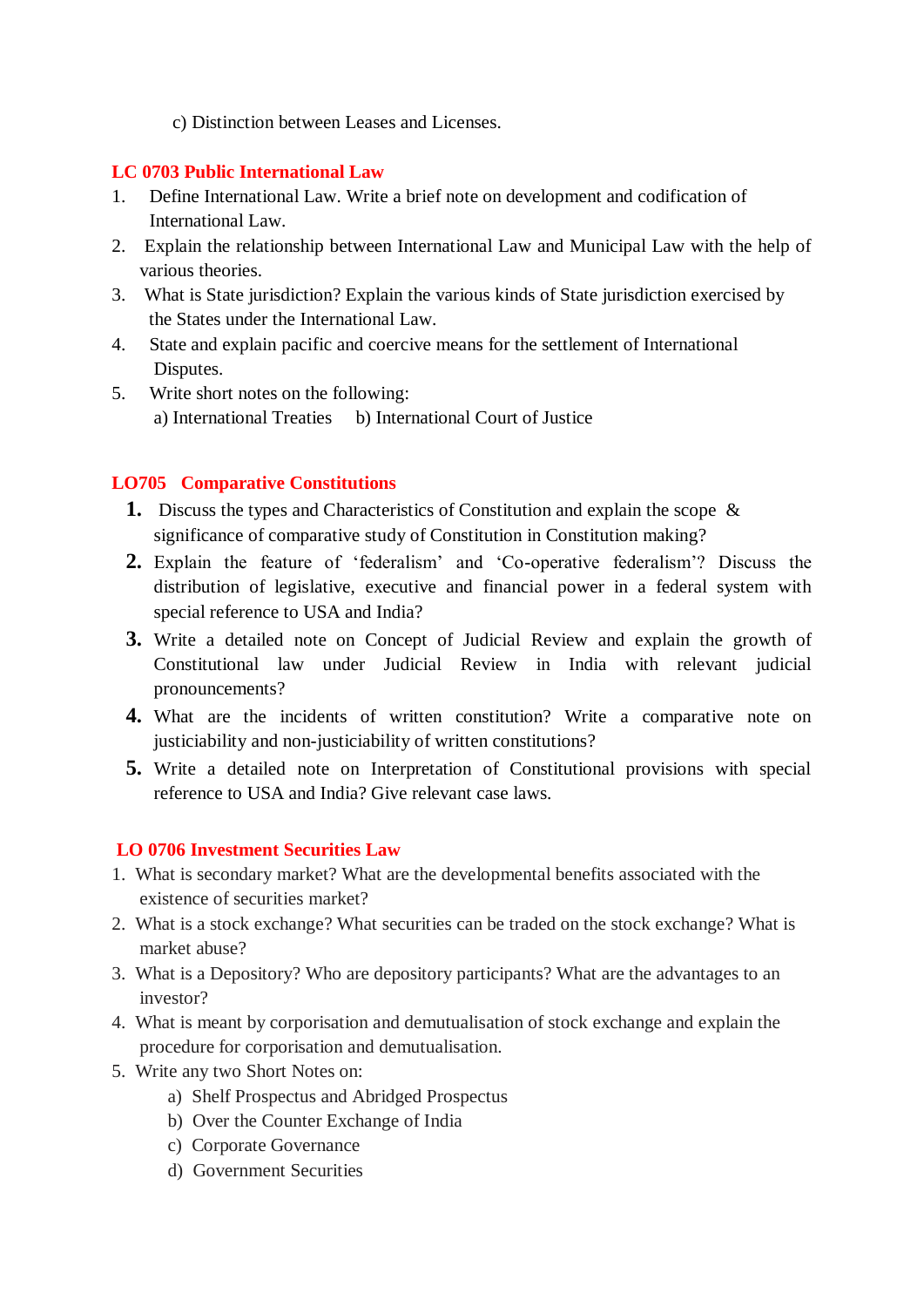#### **LO 0707 Criminal Minor Acts**

- **1)** Discuss in detailed the important provisions of The Maharashtra Police Act, 1951.
- **2)** Discuss in detailed the important provisions of The Prevention of Corruption Act, 1988**.**
- **3)** Discuss in detailed the important provisions of The Maharashtra Control of Organized Crime Act, 1999.
- **4)** Discuss in detailed the important provisions of The Narcotic Drugs and Psychotropic Substances Act, 1985.
- **5)** Write short notes on the following:
	- **a)** Adoption.
	- **b)** Salient Features of the IT Act, 2000.

#### **LO 0708 Cooperative Law:**

- 1. Elaborate the fundamental principles of co-operation.
- 2. Discuss in detail history, growth and development of co-operative movement in India.
- 3. State and explain the importance of bye-laws, important features of model bye-laws under the Maharashtra Cooperative Societies Act, 1960.
- 4. State and explain the provisions relating to procedure for admission, continuation and cessation of membership, removal and expulsion of a member under the Maharashtra Cooperative Societies Act, 1960.
- 5. What are the rights, privileges and immunities of a society?

#### **LO 0709 Private International law**

- 1. Explain Private International Law rules relating to the 'Law of Property' in view of Indian practice.
- 2. Discuss the law relating to contractual obligations under the Private International law
- 3. Explain the status of legitimacy under the Private International Law
- 4. Examine the rules governing marriage and dissolution of marriage under Private International law
- 5. Explain various theories and sources of the Private international law

## **II Term**

#### **LC 0801 Labour and Industrial Law:**

- 1. State and explain the provisions relating to authorities, their powers and functions under the Industrial Disputes Act, 1947.
- 2. When a strike and lock is illegal under the Industrial Disputes Act, 1947? Discuss the conditions necessary to declare strike or lock out under the Act.
- 3. Discuss the provisions relating to health and safety under the Factories Act, 1948.
- 4. Explain the provisions relating to employer's liability for compensation under the Employee's Compensation Act, 1923.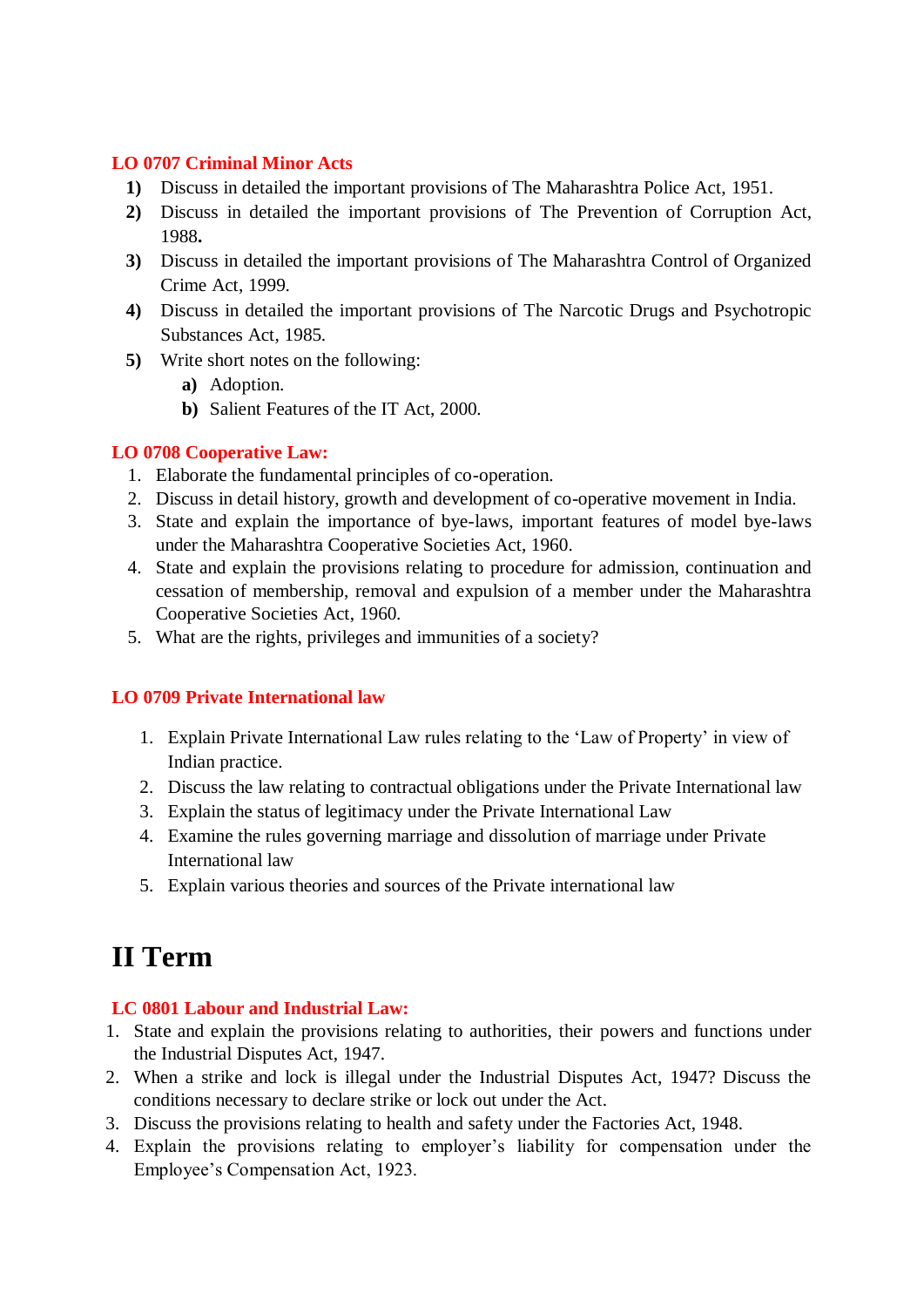- 5. Write a note on
	- a. Licensing of contractor under The Contract Labour (Regulation and Abolition) Act, 1970,
	- b. Fixation and Revision of Minimum Wages under the The Minimum Wages Act, 1948.

#### **LC 0802 Jurisprudence**

- 1. Discuss nature, scope and utility of Jurisprudence.
- 2. Article 141 of the Indian Constitution confers a Constitutional status on the doctrine of precedent. Explain the nature of Article 141 *vis-à-vis* doctrine of precedent.
- 3. Explain Roscoe Pound's contribution in the development of Sociological school.
- 4. Write brief note on:
	- a. Kinds of Properties
	- b. Hohfeldian classification of Legal Rights
- 5. Write short answers on:
	- a. Title
	- b. Kinds of Liability

#### **LC 0803 Law of Evidence**

- 1. What are different types and provisions of presumptions under the Indian Evidence Act, 1872.
- 2. All confessions are admission and all admissions are not confession, explain.
- 3. Explain different provisions of burden of proof under the Indian Evidence Act, 1872.
- 4. What is primary and secondary documentary evidence? Explain when the oral evidence is allowed for the contents of documentary evidence.
- 5. Write any two short notes:
	- a. Motive, Preparation and Conduct.
	- b. Estoppel

#### **LP 0804 Practical Training Paper II - Alternate Dispute Resolution System**

- 1 Write a draft of a domestic arbitration agreement after a commercial dispute has arisen between parties.
- 2 Write a draft of an application to the Court for setting aside an arbitration award
- 3 Explain the nature, scope, importance and various techniques of ADR system.
- 4 State and explain the provisions relating to Lok Adalat under the Legal Services Authorities Act, 1987.
- 5 Explain the provisions relating to conduct of arbitration proceeding under the Arbitration and Conciliation Act, 1996

#### **LO 0805 Human Rights Law and Practice**

1. Write on historical origin and nature of Human Rights in International and National Scenario.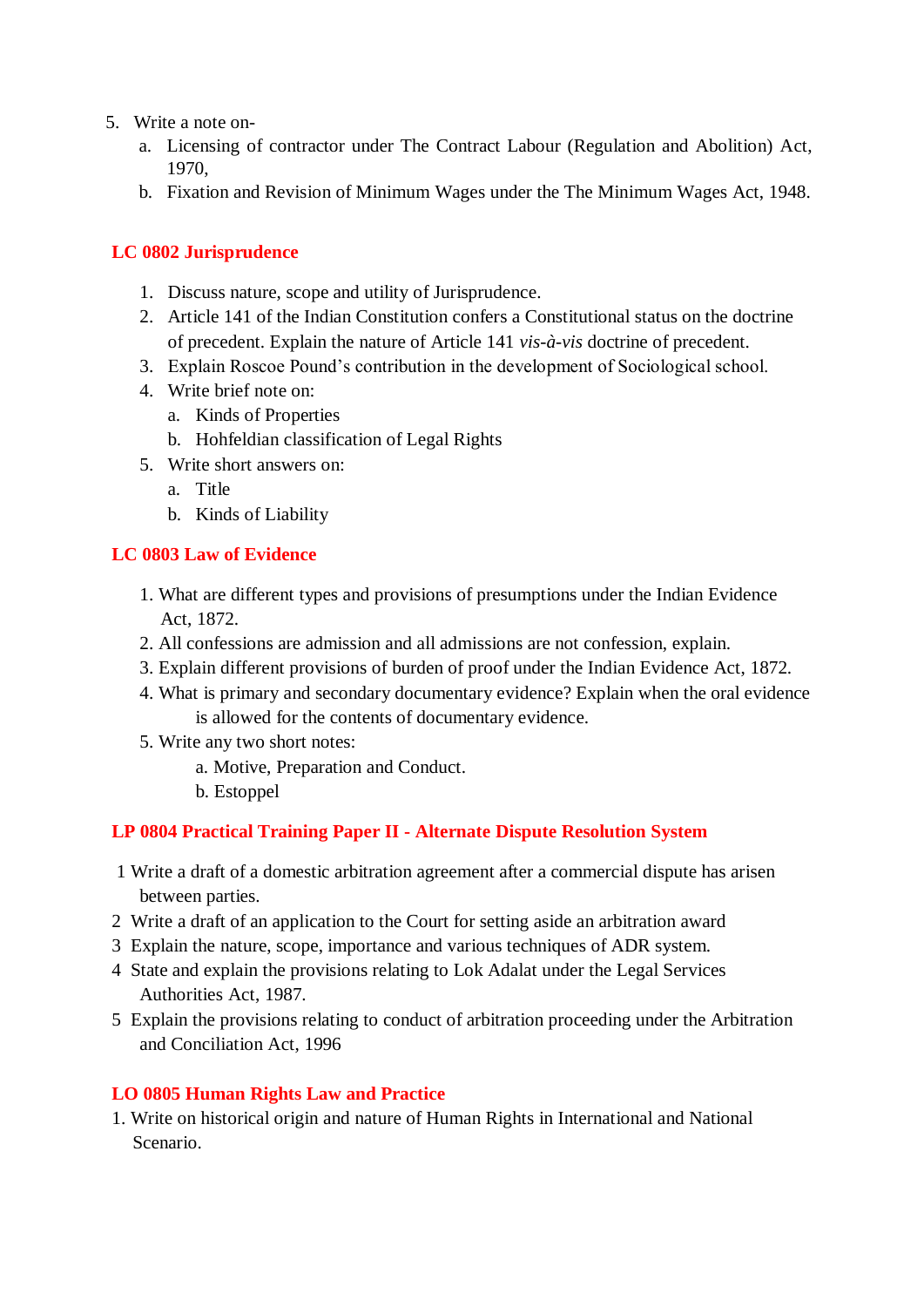- 2. Discuss the First-Generation Human Rights in the context of Indian Constitution. Cite appropriate case laws.
- 3. Write a critical note on Third-Generation Human Rights with the help of decided case laws.
- 4. What do you understand by 'Vulnerable and Disadvantaged Group'? Explain the status of socially and economically Disadvantaged groups.
- 5. Discuss the object, nature and scheme of the Protection of Human Rights Act, 1993.

#### **LO 0806 Competition Law**

- 1. Explain in detail the anti-competitive agreement.
- 2. What is cartel? Discuss different forms and types of cartels.
- 3. What constitutes as abuse of dominant position?
- 4. What is Competition Commission of India? Elaborate different functions and enquiries carried out by it.
- 5. What is combination? Explain different provisions of combination from the Competition Act.

#### **LO 0807 Vulnerable and Disadvantaged Groups and Criminal Law**

- **1.** What is the meaning of Vulnerable & Disadvantaged Groups? Discuss in detailed the Role of Criminal Law as a tool of Social Change.
- **2.** Discuss in detailed the important provisions of The Protection of Civil Rights Act, 1955.
- **3.** Discuss in detailed the important provisions of The Scheduled Caste and Scheduled Tribes (Prevention of Atrocities) Act, 1989.
- **4.** Discuss in detailed the important provisions of The Dowry Prohibition Act, 1961
- **5.** Write short notes on the following:
	- **a)** Social Landscape of Prostitution under The Immoral Traffic (Prevention) Act, 1956.
	- **b)** Offences and Penalties under PCPNDT Act, 1994.

#### **LO 0808 Civil Minor Acts :**

- 1. Explain the aim and object of the Interest Act, 1978. What are the powers of Court with regard to allow interest under the Act?
- 2. State and explain the provisions relating Civil Judges under The Maharashtra Civil Courts Act, 1869.
- 3. Discuss in detail the procedure where objection is taken on appeal or revision that a suit or appeal was not properly valued for jurisdictional purposes.
- 4. What are the documents registration of which is compulsory under The Registration Act, 1908?
- 5. Write a note on
	- a. Stamp and mode of using them under The Maharashtra Stamp Act, 1958
	- b. Essential features of negotiable instruments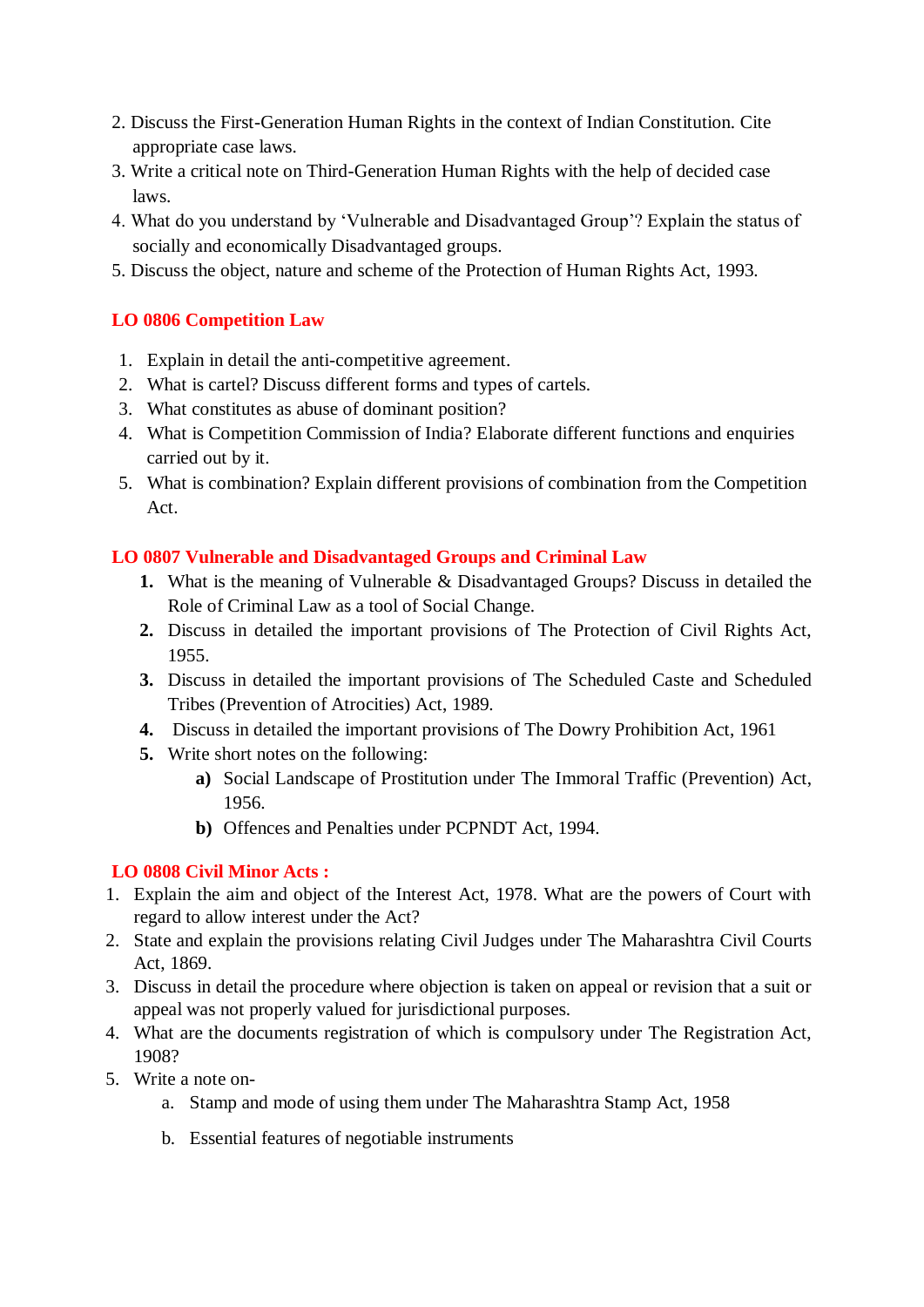#### **LO 0809 International Economic law**

- 1. Define International Economic Law (IEL). Trace the origin and development of IEL. Explain the nature and sources of IEL.
- 2. Explain the structure, power and functions and the World Bank. How is it different from the Asian Development Bank?
- 3. Explain the powers and functions of IMF.
- 4. Examine the dispute settlement mechanism under WTO.
- 5. Explain the detail UN Convention on Contracts for International Sale of Goods

## **III LLB**

#### **LC 0901 Civil procedure code**

- 1. What are general rules of pleadings? Explain rules relating alternative and inconsistent pleadings
- 2. Explain the written statement filed by the defendant. What is third party procedure?
- 3. Explain Res judicata and distinguish it between res-subjudice and doctrine of estoppel
- 4. Explain appeal, revision and review
- 5. Elaborate the provisions of suit filed by and indigent person.
- 6. State the provisions on adverse possession with reference to Limitation Act

#### **LC 0902 Interpretation of Statutes**

- 1. What is Golden Rule of construction? Compare it with Literal and Mischief Rules of construction.
- 2. What are the different types of External Aids to construction?
- 3. Distinguish between penal and remedial statutes. Explain the rules of interpreting penal statutes.
- 4. Discuss the rules relating to commencement and operation of statutes.
- 5. Write following short notes from the General Clauses Act, 1897:
	- a. Immovable property
	- b. Central Government

#### **LO 0903 Environmental Law**

- 1. Discuss in detail the constitutional perspective of environmental protection under the Indian Constitution.
- 2. Write a note on salient features of Indian Forest Act, 1927.
- 3. Examine on important provisions of and authorities created under Environmental Protection Act, 1986.
- 4. Discuss the establishment, jurisdiction, powers and functions of the National Green Tribunal under the National Green Tribunal Act, 2010.
- 5. Write Short Notes on (Any two)
	- a) Sustainable Development
	- b) Trail Smelter Arbitration
	- c) Public Trust Doctrine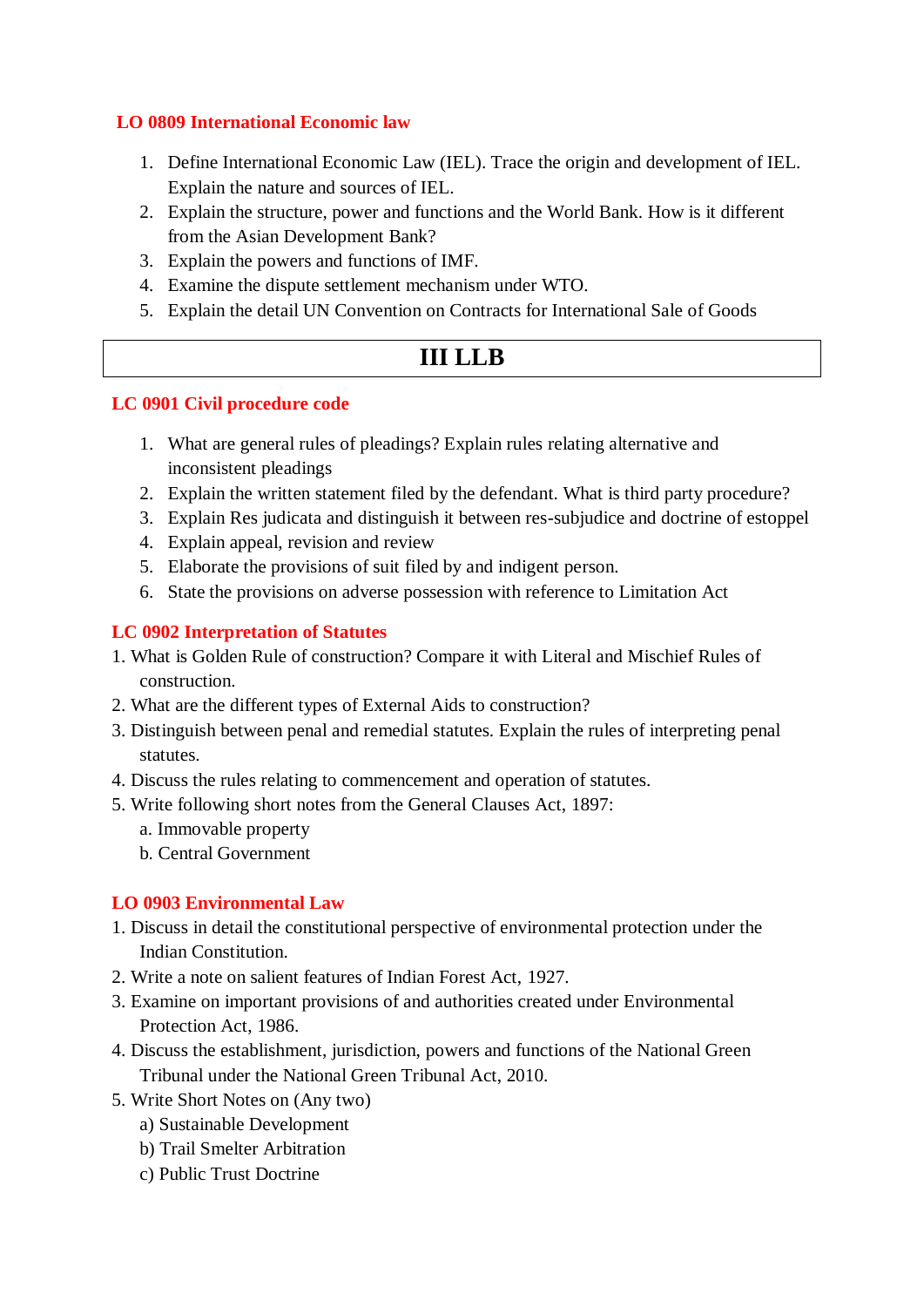#### **LP 0904 Drafting, Pleading and conveyance-(write TOTAL 7 questions)**

- 1. Draft a written statement on behalf of defendant in case of defamation
- 2. Draft a private criminal complaint u/s 138 of Negotiable instrument act and S. 420 of Penal law of India
- 3. Draft a sale deed for apartment in the condominium purchased by purchaser from builder
- 4. Draft a partnership deed between partners intending to conduct Wholesale Grain Business
- 5. Draft following applications
	- a. Amendment of plaint
	- b. Bail before magistrate
	- c. Probate
- 6. Draft a writ of mandamus to be filed in high court at Mumbai for extending protection to doctors serving in Covid ward
- 7. Draft suit for specific performance relating to agricultural property purchased by farmer
- 8. Draft a complaint in consumer forum relating to defect in washing machine

#### **Add- Report of visit to sub-registrar office**

#### **LO 0905 Law on Education**

- 1. Critically examine the constitutional and judicial perspectives of Right to Education in the Indian context. Cite appropriate case laws.
- 2. Discuss the salient features of The Right to Free and Compulsory Education Act, 2009.
- 3. What are the different kinds of universities? Explain the salient features of The Maharashtra Public Universities Act, 2016.
- 4. Define the term 'Ragging'. Discuss the legal mechanism to tackle the menace of ragging in educational institutions with reference to relevant provisions of the Maharashtra Prohibition of Ragging Act, 1999.
- 5. What do you understand by the term 'Capitation Fee'. Evaluate the relevant provisions of the Maharashtra Educational Institutions (Prohibition of Capitation Fee) Act, 1987.

#### **LO 0906 Principles of Taxation**

- 1. Explain different heads of income and computation of income.
- 2. Discuss taxation of natural and legal persons.
- 3. Explain powers and functions of various authorities under the Income Tax Act, 1961.
- 4. Discuss law relating to levy and collection of tax under the Central Goods and Services Tax Act, 2017.
- 5. Explain the provisions of the Central Goods and Services Tax Act, 2017 relating to Returns, Payment of tax, Refunds and Assessment.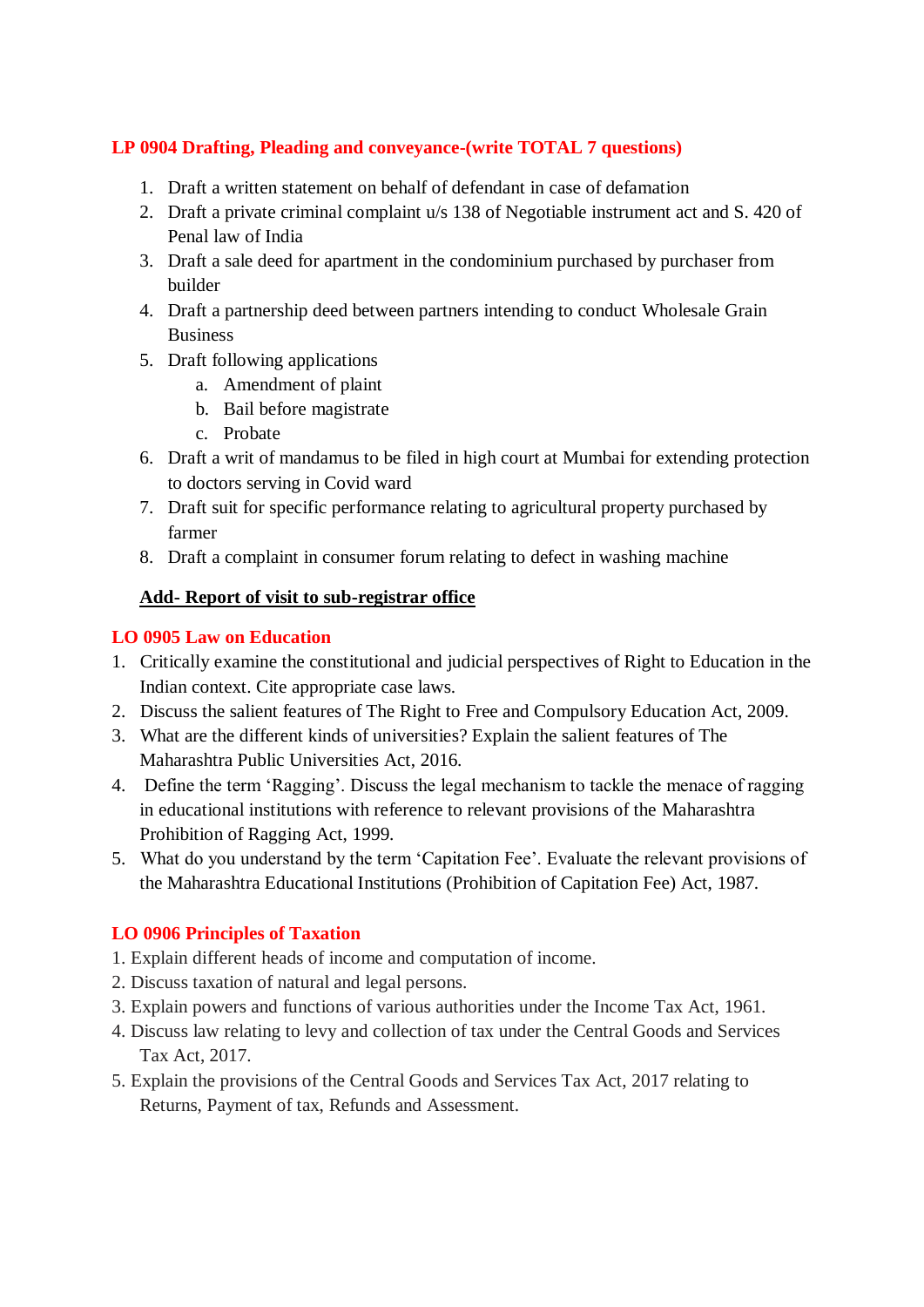#### **LO – 907 Law of Forensic Science**

- 1. Explain right to privacy and right against self-incrimination with leading case laws?
- 2. Define forensic science, Discuss in brief its importance in criminal laws?
- 3. Elaborate the concept of DNA fingerprinting? Explain its role in crime Investigation?
- 4. What is meaning of questioned documents? Discuss handwriting analysis with its evidentiary value?
- 5. Write short notes on the following: (Any three)
	- a) Guidelines of National Human right commission for Brain-mapping.
	- b) Role of ballistic expert.
	- c) Pornography.
	- d) Sources of questioned documents.
	- e) Exhumation

#### **LO 0908 Land Laws I:**

- 1. State and explain the provisions relating to alterations, additions and defects to structure and building under the Maharashtra Ownership of Flats Act.
- 2. Elaborate the rights, duties, liabilities and disabilities of an apartment owner, tenants and users under the Maharashtra Apartment Ownership Act.
- 3. Discuss in detail functions, duties, obligations and liabilities of a promoter from advertisement to completion of project under the RERA Act, 2016.
- 4. State and explain the provisions relating to development Plan, its contents and implementation under The Maharashtra Regional and Town Planning Act, 1966,
- 5. What are the grounds available to the landlord for recovery of possession of the premises from the tenant under The Maharashtra Rent Control Act, 1999?

#### **LO 909 International law on Air, Space and sea**

- 1. Explain in detail Definition, Nature, Scope and Sources of Air Law
- 2. With help of The Chicago Convention, 1944, elaborate Ariel Navigation
- 3. Explain Fundamental Principles of Space Law
- 4. Discuss law of sea with reference to Continental Shelf
- 5. Elaborate on Protection of the Space Environment

## **II Term**

#### **LC 1001 Criminal Procedure Code**

- **1.** Explain the procedure of the trial before a court of sessions.
- **2.** Explain the meaning of "arrest" and discuss the circumstances in which the arrest of a person becomes necessary.
- **3.** Discuss the circumstances in which a search of a place can be made without a warrant under the Code of Criminal Procedure, 1973.
- **4.** What are the contents of charge? Explain the consequences of defective charges. When can court alter the charge?
- **5.** Write short notes on the following: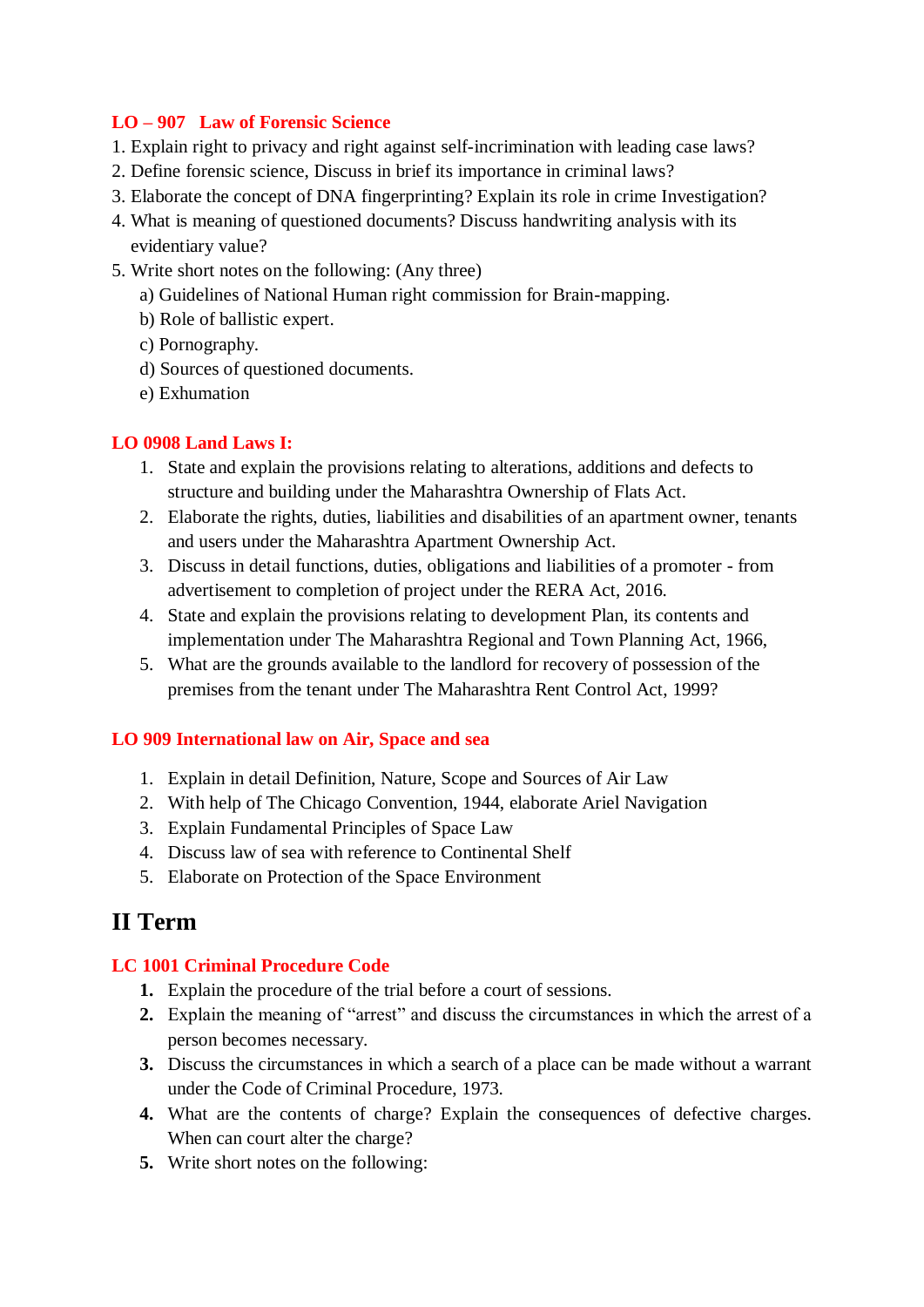- **a)** Investigation and Inquiry.
- **b)** Appeal.

#### **LC 1002 Administrative Law**

- **1.** Explain the nature, scope and development of Administrative Law.
- **2.** Explain the doctrine of bias with the help of decided cases.
- **3.** Explain the extent of tortious liability of government under Article 300 of the Constitution
- **4.** Explain the salient features of the Right to Information Act, 2005.
- **5.** Write Short Notes (*Any Two*)
	- a) Delegated Legislation
	- b) Doctrine of Legitimate Expectations
	- c) Lokpal and Lokayuktas

#### **LC 1003 Company Law**

- 1. Discuss distinctions between a Company and a partnership. Explain advantages of a Company with help of relevant case laws.
- 2. The Doctrine of Indoor Management had its genesis in the case *Royal British Bank v. Turquand*. Explain.
- 3. What is the legal position of Director? Discuss the powers and duties of the Director.
- 4. State and explain the provisions relating to Prevention of Oppression and mismanagement under the Companies Act 2013.
- 5. Write any two Short Notes on:
	- a) Charge.
	- b) Extraordinary general meeting.
	- c) Private placement.
	- d) National Company Law Tribunal.

#### **LO 1005 Election Law**

- 1. Examine the role of election as a democratic process and its statutory significance under the Representation of People Act, 1951.
- 2. Discuss in detail the election process for the post of President and Vice-president under the Indian Constitution.
- 3. 'By and large electoral reforms in India are introduced by the judiciary' Do you agree with the statement? Justify your answer with the help of decides cases.
- 4. Write in detail about 'Model Code of Conduct' and 'Use of Media' in the election.
- 5. Write a Short Note on (Any Two)
	- a) Preparation and revision of electoral rolls
	- b) Powers and functions of Election Commission
	- c) Jurisdiction of High Court in election petitions